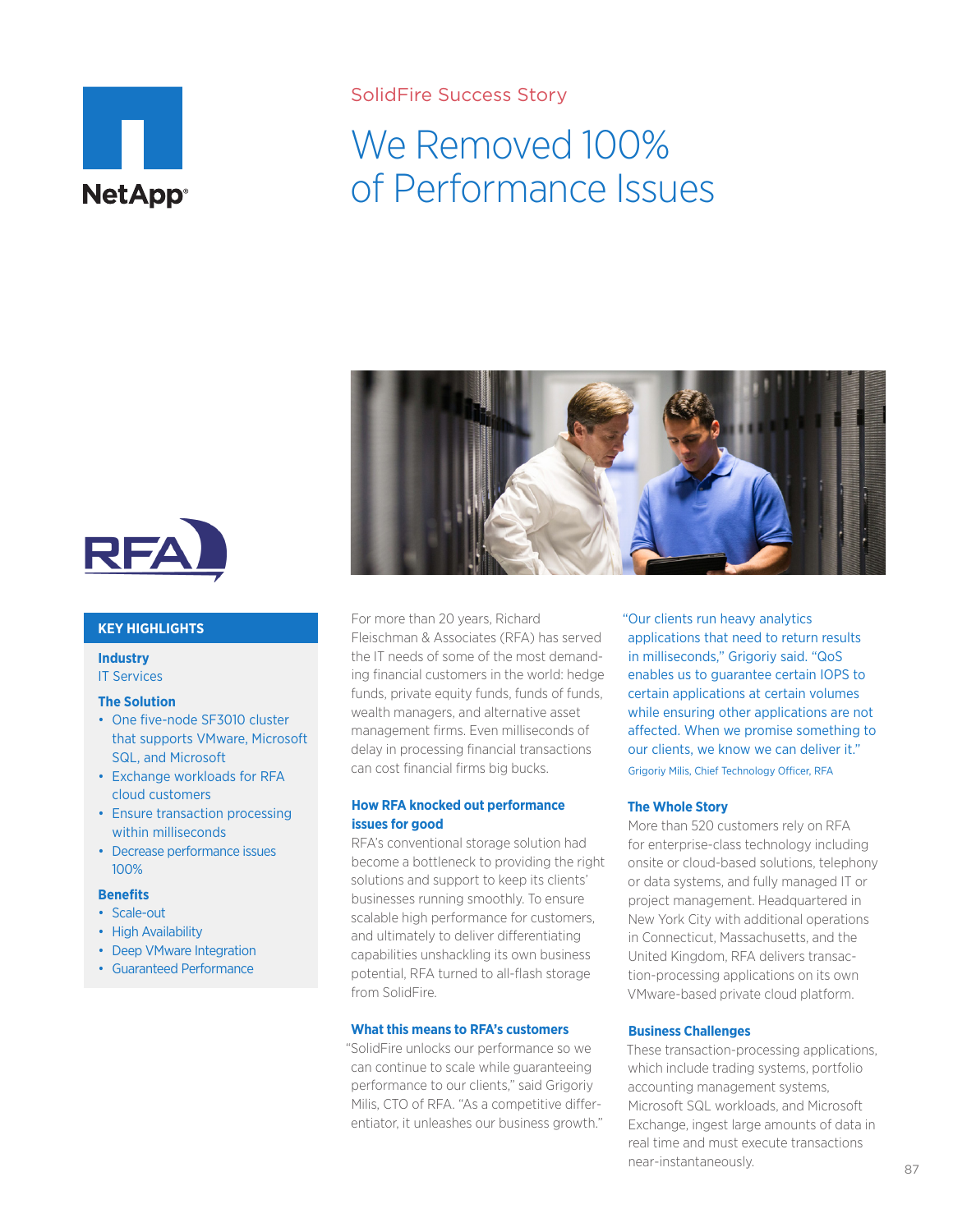## "SolidFire set us free, because it unlocked the scalability and guaranteed performance of our platforms."

Grigoriy Milis Chief Technology Officer, RFA

RFA aimed to improve its customers' application experience. Using a conventional storage solution from a well-known company, it ran into noisy neighbor and density problems. It wanted to guarantee high performance for every customer workload during peak demand, with no infrastructure co-tenants slowing performance for others by monopolizing bandwidth even at 50,000 IOPS.

Furthermore, RFA wanted to drive its own profitable business growth with a cost-effective solution that scaled out linearly. "Throwing more and more disks into our conventional storage was not the solution, because it's a temporary relief and it's just not scalable — it can get extremely expensive in data center hardware and maintenance costs. We decided that rather than scaling up by increasing the number of disks, we needed to scale out by improving the storage architecture."

#### **The Solution**

As CTO of an IT company, Grigoriy follows data center technologies closely and had known for some time that SolidFire delivers an innovative yet proven storage platform. RFA evaluated multiple storage solutions and chose SolidFire for its scaleout architecture, guaranteed performance, automated management, data assurance capabilities, and global efficiencies. Another plus was SolidFire's deep integration with RFA's VMware environment.

"Our evaluation process included not just performance but also such factors as the resiliency of the array, data protection, fault tolerance, and upgrade procedures," Grigoriy said. "All of that at the end of the day pointed to SolidFire and its storage QoS functionality, so we can seamlessly deliver the performance and high availability our clients need within our cloud."

Quality of Service (QoS) is built into SolidFire's architecture to completely eliminate noisy neighbors and guarantee volume-level performance within its multitenant architecture. In a SolidFire storage array, performance and capacity are presented as independent unified pools, entirely separate from one another. Each storage volume can be allocated an exact amount of capacity and an exact amount of performance, both of which can be changed on-the-fly without migrating data or impacting performance.

Host-based iSCSI connections deliver the network flexibility to adjust to changing conditions without service interruptions, and storage can be upgraded completely non-disruptively. SolidFire Active Support proactively monitors and diagnoses the system in real time, preventing rather than reacting to issues, ensuring the highest possible levels of storage availability and performance.

In addition to providing a solidly architected, mature solution, SolidFire delivered expert sales and technical support that fulfilled all promises and eased deployment, Grigoriy added. "Everything the sales staff said SolidFire would do, it did, and implementation went without any issues."

#### **Results**

RFA uses SolidFire for its customers' mission-critical workloads, as a storage tier handling large databases and applications that require consistent, predictable performance. The solution's greater density significantly reduces rack and power consumption and raises RFA's overall storage return on investment (ROI). "The consumption on the spinning disk side was so high that for certain applications it was becoming wildly expensive," Grigoriy said. "On SolidFire, it becomes a lot more economical for us, and then we can repurpose the spinning disks more efficiently."

"Performance-related issues have decreased by 100% with SolidFire," Gair Betts, RFA Director of Sales, said. "In terms of customer satisfaction, that translates into a metric of 0% pain calling into the help desk."

SolidFire also enables seamless capacity growth at RFA. The company began with one five-node SF3010 cluster. The solution can scale out linearly one node at